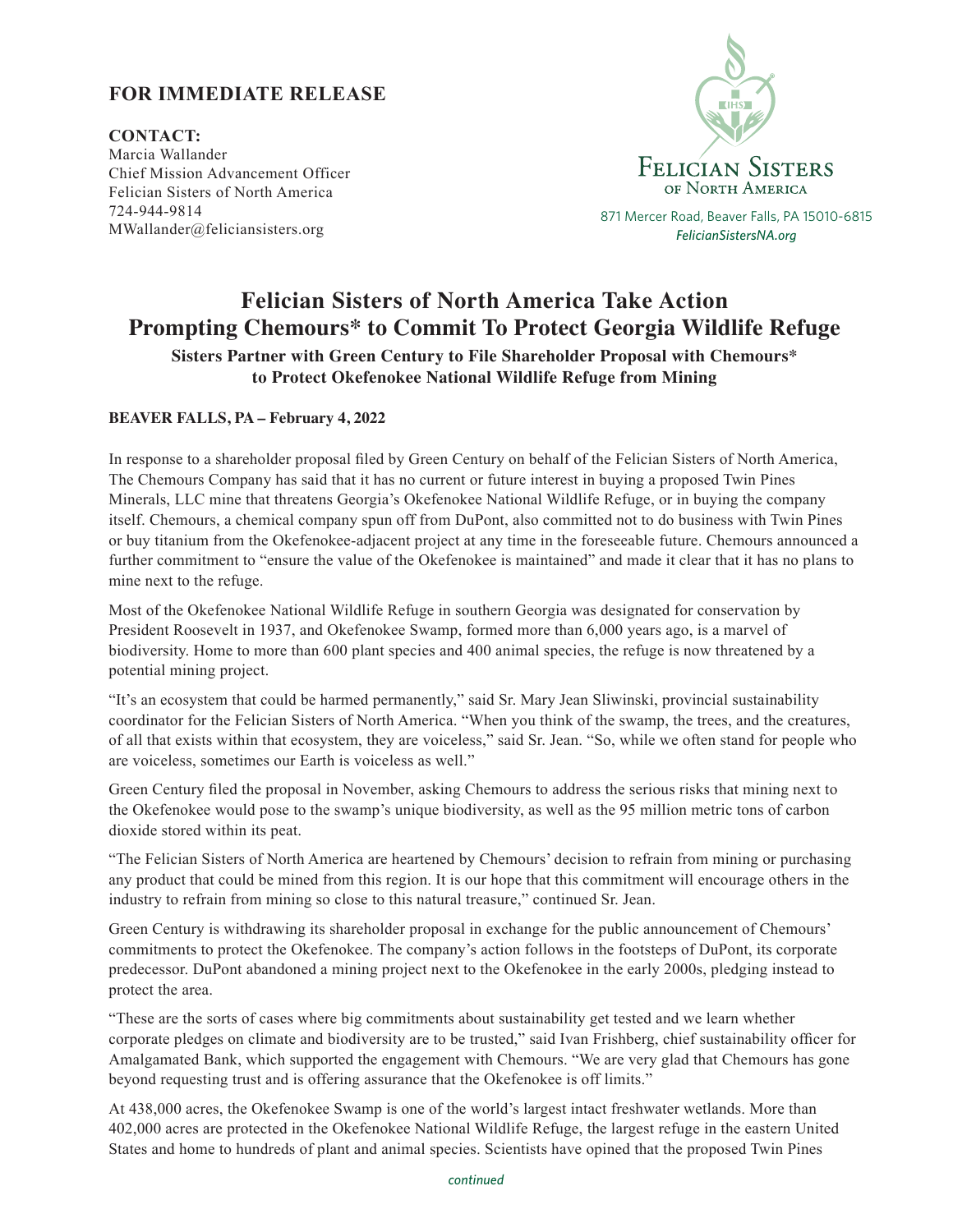mining project would have lowered the swamp's water level, causing serious damage to the ecology and wildlife habitat. This excavation would also have dried out the swamp's peat beds to greater depths, promoting the spread of catastrophic fire, which would release enormous amounts of carbon dioxide into the atmosphere.

Chemours joins a long list of stakeholders committed to maintaining the Okefenokee's value. More than 100,000 public comments have been filed with the state and federal governments opposing the Twin Pines project, and over 100 religious leaders from around Georgia have declared their opposition, as have a bipartisan group of state and federal officials, including Bruce Babbitt, Interior Secretary under President Bill Clinton, and Hank Paulson, Treasury Secretary under President George W. Bush. This widespread public opposition has received coverage in the Washington Post and many Georgia outlets.

Sister Janet Marie Adamczyk, vicar and provincial council member shared, "The Felician Sisters serve as prophetic witness to a world in need of healing – the poor and marginalized of our society as well as the very earth which sustains us. We must continue our commitment to be responsible stewards of creation."

"The Felician Sisters of North America are proud to promote sustainability and the care of our planet," said Sister Judith Marie Kubicki, provincial minister of the Felician Sisters of North America. "The message of Pope Francis's Laudato Si' guides our vision and our efforts to care for our common home."

###

*The Felician Sisters of North America are a congregation of women religious, inspired by the spiritual ideals of their Foundress Blessed Mary Angela Truszkowska and Saint Francis of Assisi. They were founded in Poland in 1855 and were called to America in 1874 to minister to the immigrant and indigenous families of Polonia, WI. The sisters continue to follow their foundress Blessed Mary Angela's directive to "serve where needed" constantly evolving to meet the needs of the time. They continue to shape the social service landscape through their work and support of more than 40 ministries and in their ministry of presence throughout Canada, America and Haiti in schools, parishes, prisons, hospitals, dioceses and social service ministries.*

*As a Franciscan community, we are dedicated to being responsible stewards of the environment. In addition to advocating for responsible public policy, we have implemented several "green" initiatives at our convents and ministries, including:*

- *Daily practices, such as recycling, composting, rainwater preservation, maintenance of green spaces, and organic gardening*
- *The installation of solar panels to provide water heating in convents in Pennsylvania, Illinois, and a former convent in New Mexico*
- *• The construction of a LEED-certified convent and high school in Coraopolis, Pennsylvania*
- *• The use of geo-thermal heating in Buffalo, New York*
- *The installation of solar panels at six Felician properties across the United States which are expected to avoid 110 million pounds of CO2 emissions over their 35-year operating life.*

*As a Catholic organization, the Felician Sisters of North America are aligned with:*

- *Pope Francis who addressed the environment in Laudato Si', "The urgent challenge to protect our common home includes a concern to bring the whole human family together to seek a sustainable and integral development, for we know that things can change… It is my hope that this Encyclical Letter… can help us to acknowledge the appeal, immensity and urgency of the challenge we face".*
- *The United States Catholic Conference of Bishops (USCCB) who called to exercise faithful, competent and socially responsible stewardship in how it manages its financial resources. "Our tradition calls us to protect the life and dignity of the human person, and it is increasingly clear that this task cannot be separated from the care and defense of all creation...We must seek a society where economic life and environmental commitment work together to protect and to enhance life on this planet." "The ecological problem is intimately connected to justice for the poor...the poor suffer most directly from environmental decline..."*